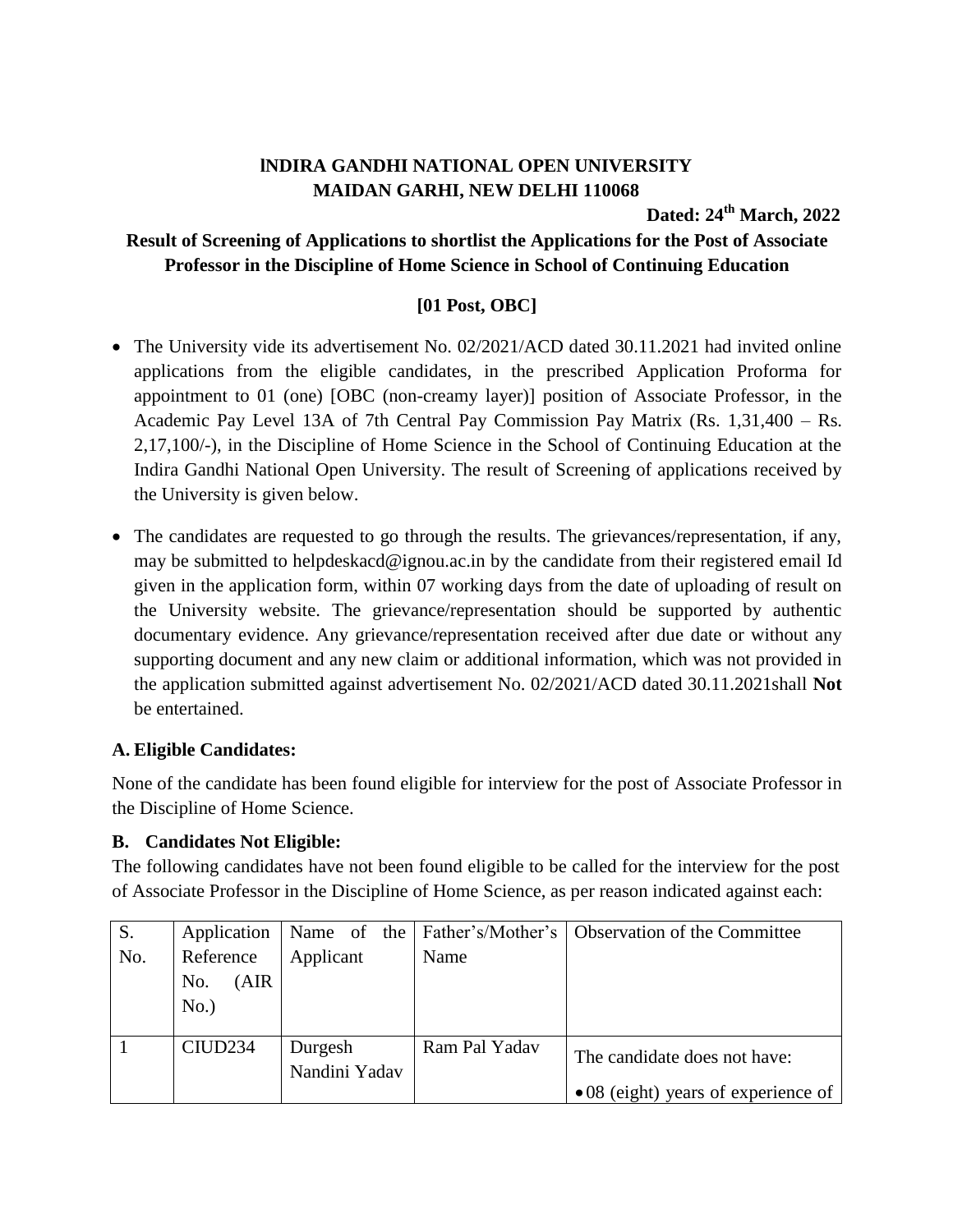|                |                     |               |               | teaching and/or research in an<br>academic/research<br>position<br>equivalent to that of Assistant<br>Professor<br>in<br>University,<br>$\mathbf{a}$<br>College or accredited research<br>Institution/Industry.<br>$\bullet$ 07 (seven) publications in the<br>peer-reviewed or UGC-listed<br>journals.<br>• Total research score of Seventy<br>five $(75)$ .                                                  |
|----------------|---------------------|---------------|---------------|----------------------------------------------------------------------------------------------------------------------------------------------------------------------------------------------------------------------------------------------------------------------------------------------------------------------------------------------------------------------------------------------------------------|
| $\overline{2}$ | CIUD <sub>293</sub> | Meera Pal     | Ram Yatan Pal | The candidate does not have<br>Specialization in Community<br>Resource Management<br>$\&$<br>Extension/<br>Development<br>Communication<br>Extension/<br>$\&$<br>Management<br>Resource<br>and<br>Applications/ Family<br>Design<br>Resource Management / Fabric &<br>Apparel Science/ Textiles<br>$\&$<br>Clothing. (The candidate<br>has<br>M.Sc. & Ph.D. Degree in the Food<br>& Nutrition).                |
| 3              | CIUD <sub>488</sub> | Anitha C      | G. Chikkanna  | The candidate does not have<br>specialization<br>in<br>Community<br>Resource<br>Management<br>$\&$<br>Extension/<br>Development<br>Extension/<br>Communication $\&$<br>Resource<br>Management<br>and<br>Applications/<br>Design<br>Family<br>Resource Management / Fabric &<br>Science/<br>Textiles<br>Apparel<br>$\&$<br>Clothing. (The candidate<br>has<br>M.Sc. & Ph.D. Degree in the Food<br>& Nutrition). |
| $\overline{4}$ | CIUD274             | K. Venkatesan | S.Kamaraj     | The candidate does not have<br>specialization<br>in<br>Community<br>Resource<br>Management<br>&<br>Extension/<br>Development<br>Extension/<br>Communication<br>&                                                                                                                                                                                                                                               |